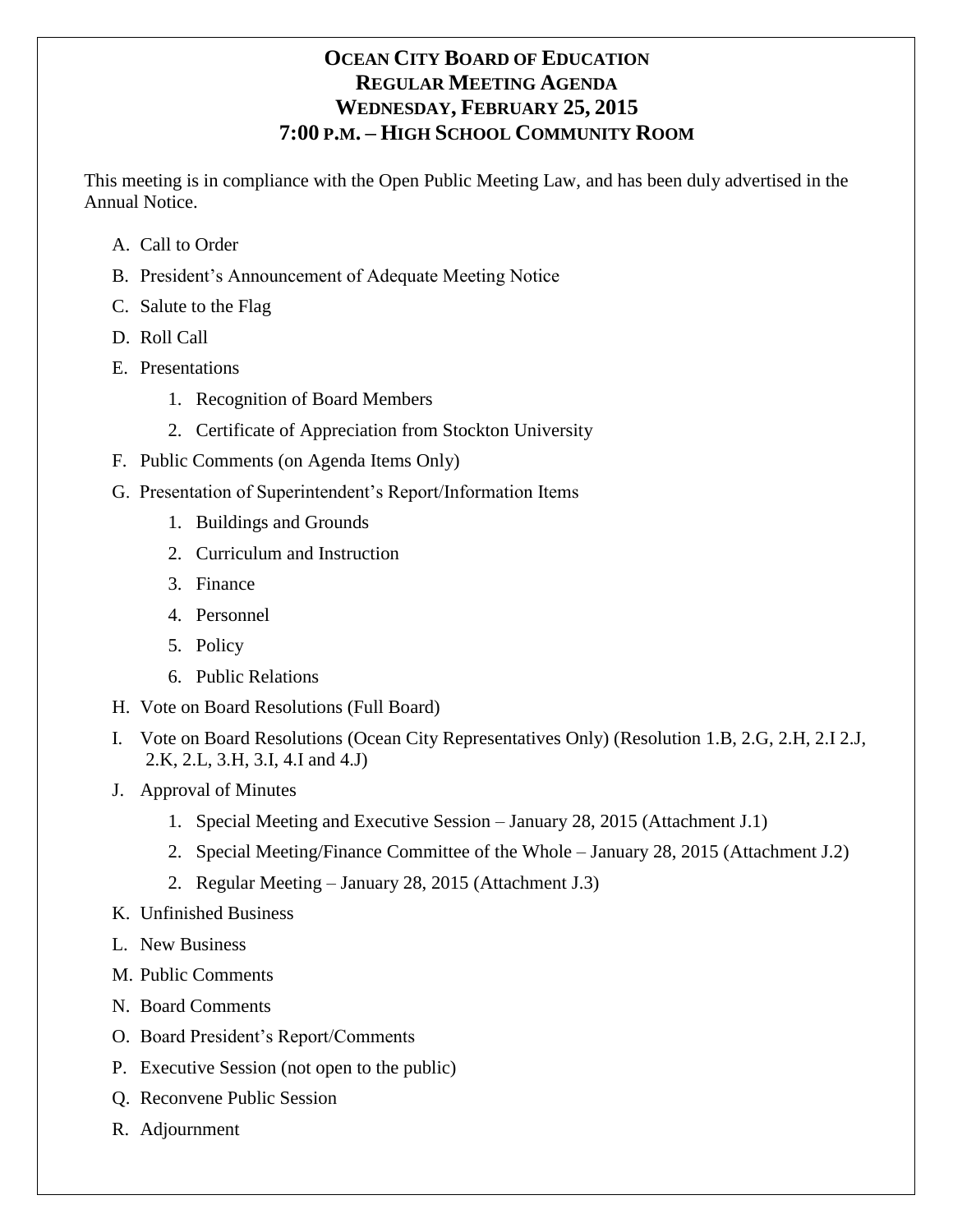#### **OFFICE OF THE**

#### **SUPERINTENDENT OF SCHOOLS**

**TO:** Ocean City Board of Education **FROM: Dr. Kathleen Taylor, Superintendent of Schools RE:** February 25, 2015 Regular Board Meeting

**MOTION:** Based on the recommendation of the Superintendent of Schools, the following resolutions are presented for formal approval by the Board of Education.

### **1. Buildings and Grounds**

| A. Use of Facilities |                                                                           |
|----------------------|---------------------------------------------------------------------------|
|                      | The Board approves the following requests for the use of the High School: |
| Requested By:        | City of Ocean City Recreation Department                                  |
| Use:                 | <b>Summer Basketball League</b>                                           |
| Dates/Times:         | June 22, 2015-August 6, 2015 (Mon-Thurs), 5:30PM-10:00PM                  |
| Rooms:               | Main Gym and Auxiliary Gym                                                |
| Fee:                 | No charge                                                                 |
| Requested By:        | City of Ocean City Recreation Department                                  |
| Use:                 | <b>Basketball Camp</b>                                                    |
| Dates/Times:         | July 13-17, 2015 (Mon-Fri), 8:00AM-2:00PM                                 |
|                      | July 27-August 7, 2015 (Mon-Fri), 8:00AM-2:00PM                           |
| Rooms:               | Main Gym, Auxiliary Gym                                                   |
| Fee:                 | No charge                                                                 |
| Requested By:        | City of Ocean City/OC Theatre Company                                     |
| Use:                 | Rehearsals and Show: Damn Yankees                                         |
| Dates/Times:         | June 29, 2015-July 2, 2015 (Mon-Thurs), 9:00AM-10:00PM                    |
|                      | July 3, 2015 (Fri), 4:30PM-10:00PM                                        |
|                      | July 5, 2015 (Sun), 4:30PM-10:00PM                                        |
|                      | July 6, 2015 (Mon), 9:00AM-11:00PM                                        |
|                      | July 7 and 8, 2015 (Tues and Wed), 5:00PM-11:00PM with shows at 7:30PM    |
|                      | July 9, 2015 (Thurs), 12:00PM-11:30PM with shows at 2:00PM and 7:30PM     |
| Rooms:               | Cafeteria, Classrooms F105, F107, G110 and Auditorium                     |
| Fee:                 | No charge                                                                 |
|                      |                                                                           |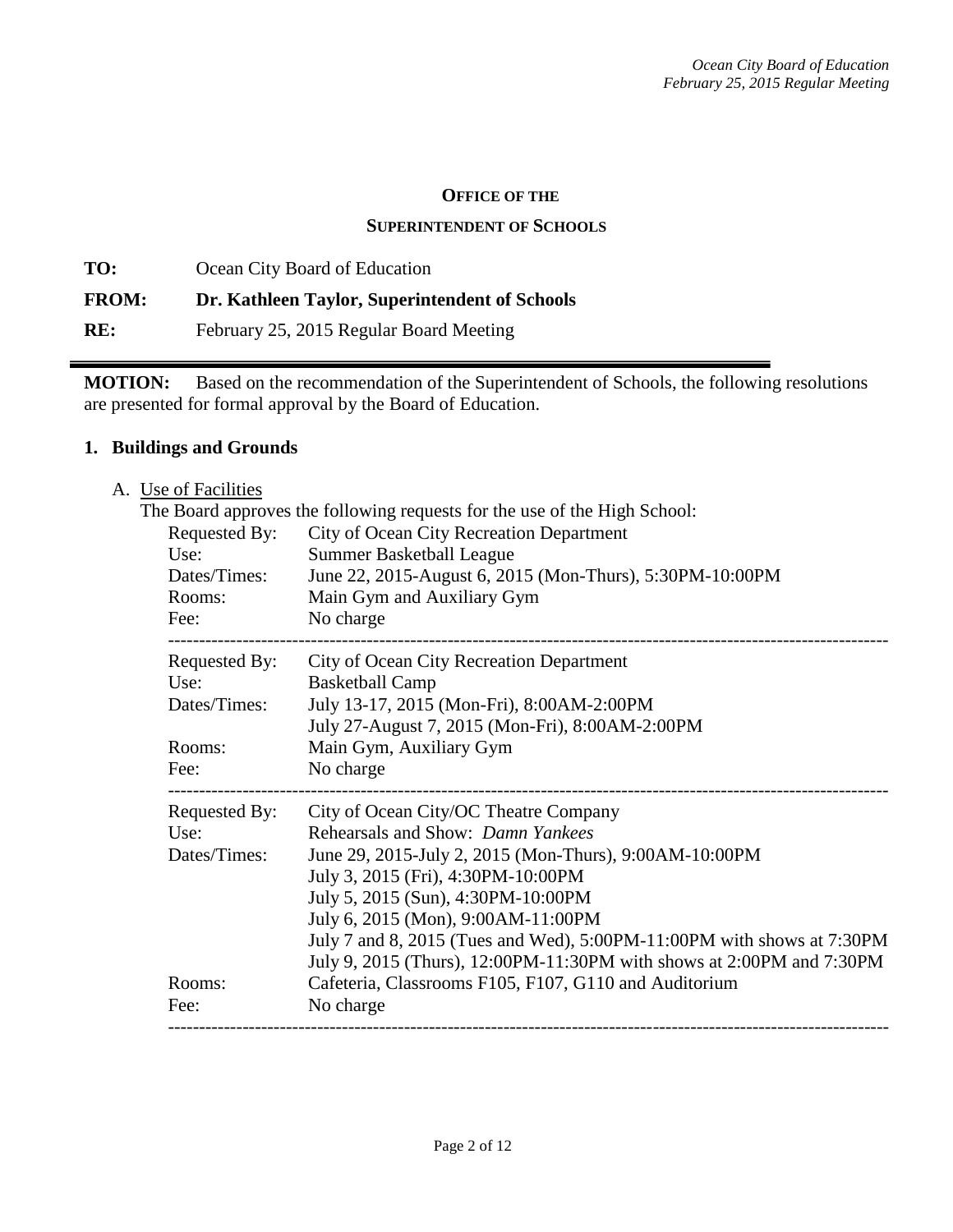| Requested By:<br>Use:<br>Dates/Times:<br>Rooms:<br>Fee: | City of Ocean City/OC Theatre Company<br>Theatre Camps (Recreation Theatre Camp and Theatre Camp 2)<br>July 6-10, 2015 (Mon-Fri), 8:30AM-12:30PM<br>July 13-16, 2015 (Mon-Thurs), 8:30AM-12:30PM<br>July 17, 2016 (Fri), 8:30AM-1:00PM – Rehearsal with show 5:30PM-9:00PM<br>July 30, 2015 (Thurs), 9:00AM-5:00PM<br>July 31, 2015 (Fri), 9:00AM-5:00PM – Rehearsal with show 7:00PM-9:30PM<br>Cafeteria and Auditorium<br>No charge |
|---------------------------------------------------------|---------------------------------------------------------------------------------------------------------------------------------------------------------------------------------------------------------------------------------------------------------------------------------------------------------------------------------------------------------------------------------------------------------------------------------------|
| Requested By:                                           | City of Ocean City/OC Theatre Company                                                                                                                                                                                                                                                                                                                                                                                                 |
| Use:<br>Dates/Times:                                    | Rehearsals and Show: Shrek                                                                                                                                                                                                                                                                                                                                                                                                            |
|                                                         | July 27-29, 2015 (Mon-Wed), 8:00AM-10:00PM<br>July 30, 2015 (Thurs), 5:30PM-10:30PM                                                                                                                                                                                                                                                                                                                                                   |
|                                                         | August 1, 2015 (Sat), 9:00AM-3:00PM                                                                                                                                                                                                                                                                                                                                                                                                   |
|                                                         | August 3-6, 2015 (Mon-Thurs), 8:00AM-10:30PM                                                                                                                                                                                                                                                                                                                                                                                          |
|                                                         | August 7, 2015 (Fri), 1:30PM-6:00PM                                                                                                                                                                                                                                                                                                                                                                                                   |
|                                                         | August 8, 2015 (Sat), 9:00AM-2:00PM                                                                                                                                                                                                                                                                                                                                                                                                   |
|                                                         | August 10, 2015 (Mon), 9:00AM-11:00PM                                                                                                                                                                                                                                                                                                                                                                                                 |
|                                                         | August 11, 2015 (Tues), 12:00PM-5:00PM – Rehearsal with show<br>5:00PM-11:00PM                                                                                                                                                                                                                                                                                                                                                        |
|                                                         | August 12-14, 2105 (Wed-Fri), 5:00PM-11:00PM with shows at 7:30PM                                                                                                                                                                                                                                                                                                                                                                     |
|                                                         | August 15, 2015 (Sat), 9:00AM-3:00PM - load out                                                                                                                                                                                                                                                                                                                                                                                       |
| Rooms:                                                  | Cafeteria, Classrooms F105, F107, G110 and Auditorium                                                                                                                                                                                                                                                                                                                                                                                 |
| Fee:                                                    | No charge                                                                                                                                                                                                                                                                                                                                                                                                                             |
| Requested By:                                           | City of Ocean City/OC Theatre Company                                                                                                                                                                                                                                                                                                                                                                                                 |
| Use:                                                    | Jr. Company Show                                                                                                                                                                                                                                                                                                                                                                                                                      |
| Dates/Times:                                            | August 7, 2015 (Fri), 9:00AM-1:00PM Rehearsal with show 7:30PM-10:30PM<br>August 8, 2015 (Sat), 2:00PM-5:30PM – show                                                                                                                                                                                                                                                                                                                  |
| Rooms:                                                  | Cafeteria, Classrooms F105, F107, G110 and Auditorium                                                                                                                                                                                                                                                                                                                                                                                 |
| Fee:                                                    | No charge                                                                                                                                                                                                                                                                                                                                                                                                                             |

# B. <u>Use of Facilities **(Ocean City Representatives Only)**<br>The Board approves the following requests for the</u>

|               | The Board approves the following requests for the use of the Intermediate School and Primary School: |
|---------------|------------------------------------------------------------------------------------------------------|
| Requested By: | Ocean City Beach Patrol                                                                              |
| Use:          | <b>Annual Beach Patrol Meeting</b>                                                                   |
| Date/Times:   | June 24, 2015 (Wed), 5:30PM-8:30PM                                                                   |
| Rooms:        | Multi-Purpose Room, Cafeteria, Fields                                                                |
| Fee:          | No charge                                                                                            |
| Requested By: | City of Ocean City Recreation Department                                                             |
| Use:          | Men's Softball League                                                                                |
| Dates/Times:  | May 11-August 13, 2015 (Mon-Thurs), 5:45PM-8:00PM                                                    |
| Room:         | Fields at $20^{th}$ & Haven Avenues                                                                  |
| Fee:          | No charge                                                                                            |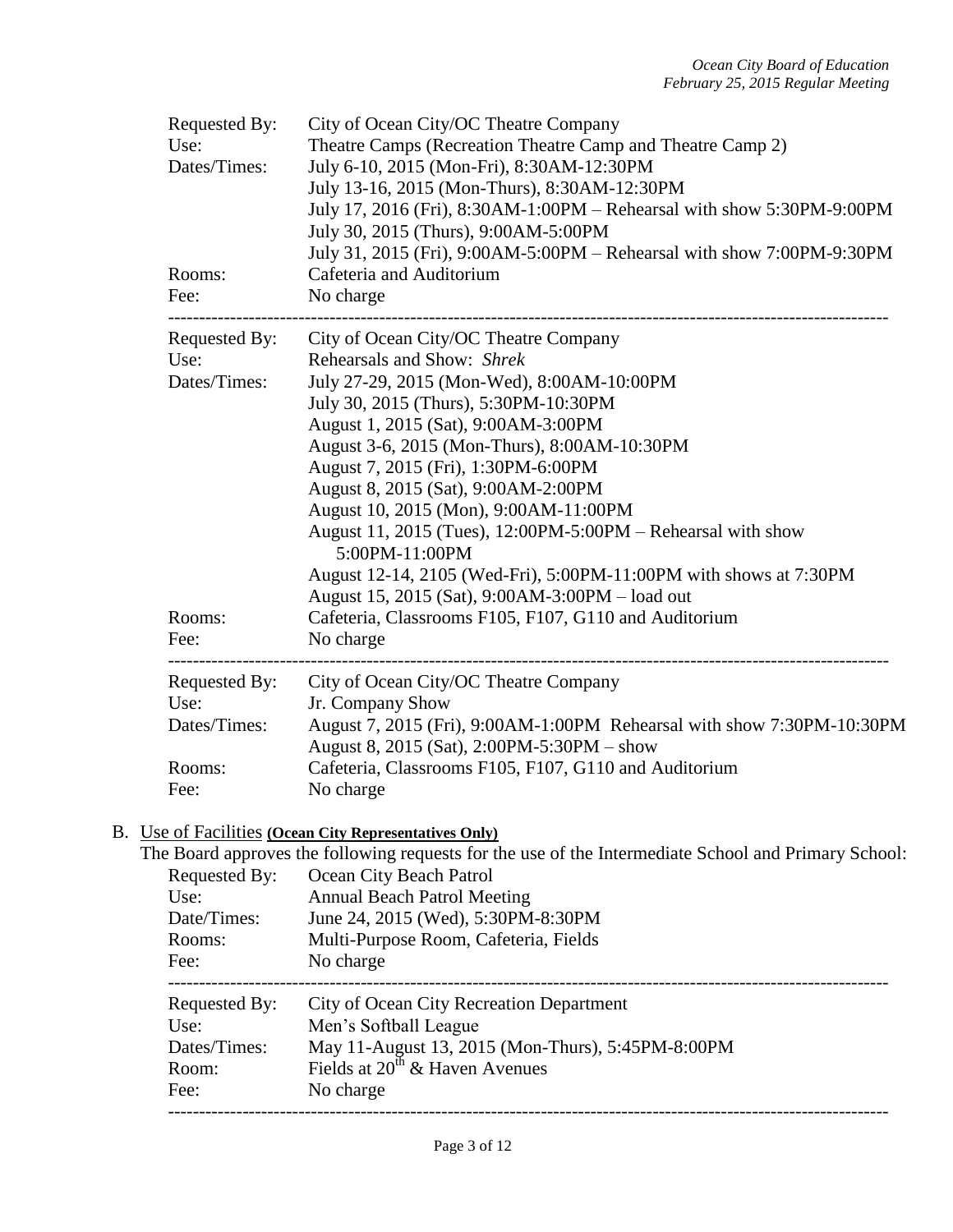| Requested By:<br>Use:<br>Dates/Times:<br>Room:<br>Fee:                                                                             | City of Ocean City Recreation Department<br>Pickleball<br>June 19-September 7, 2015 (Mon-Fri), 8:00AM-12:00PM<br>Pickleball Court (Blacktop area north of gym)<br>No charge                     |
|------------------------------------------------------------------------------------------------------------------------------------|-------------------------------------------------------------------------------------------------------------------------------------------------------------------------------------------------|
| Requested By:<br>Use:<br>Dates/Times:<br>Rooms:<br>Fee:                                                                            | City of Ocean City Recreation Department<br><b>Summer Basketball Leagues</b><br>June 22-August 13, 2015 (Mon-Thurs), 4:30PM-10:00PM<br>Gym and Basketball Courts<br>No charge                   |
| Requested By:<br>Use:<br>Dates/Times:<br>Room:                                                                                     | City of Ocean City Recreation Department<br>Aquatic Center Fun & Fitness Camp<br>June 22-August 14, 2015* (Mon-Fri), 8:30AM-12:15PM<br>*not available July 3, 2015<br>Multi-Purpose Room        |
| Fee:                                                                                                                               | No charge                                                                                                                                                                                       |
| Requested By:<br>Use:<br>Dates/Times:<br>Room:<br>Fee:                                                                             | City of Ocean City Recreation Department<br>Ocean City/Upper Township Lacrosse Practices<br>March 12-May 28, 2015 (Thurs), 5:00PM-7:00PM<br>Fields (Cage – $18^{th}$ & Bay Avenue)<br>No charge |
| Primary School<br>Requested By:<br>Use:<br>Date/Times:<br>Rooms:<br>Fee:                                                           | Ocean City PTA<br><b>Happy Hearts Event</b><br>February 27, 2015 (Fri), 3:00PM-4:00PM, with set up 2:30PM-3:00PM<br>Multi-Purpose Room & Cafeteria<br>No charge                                 |
| <b>Informational Items</b><br>Fire Drills<br>Ocean City High School<br>Ocean City Intermediate School<br>Ocean City Primary School | January 23, 2015<br>January 23, 2015<br>January 13, 2015                                                                                                                                        |
| <b>Security Drills</b><br>Ocean City High School<br>Ocean City Primary School                                                      | January 13, 2015<br>Ocean City Intermediate School<br>January 13, 2015<br>January 16, 2015                                                                                                      |
| <b>Discussion</b>                                                                                                                  |                                                                                                                                                                                                 |

• Buildings and Grounds Committee Report – Mr. Oves, Chairperson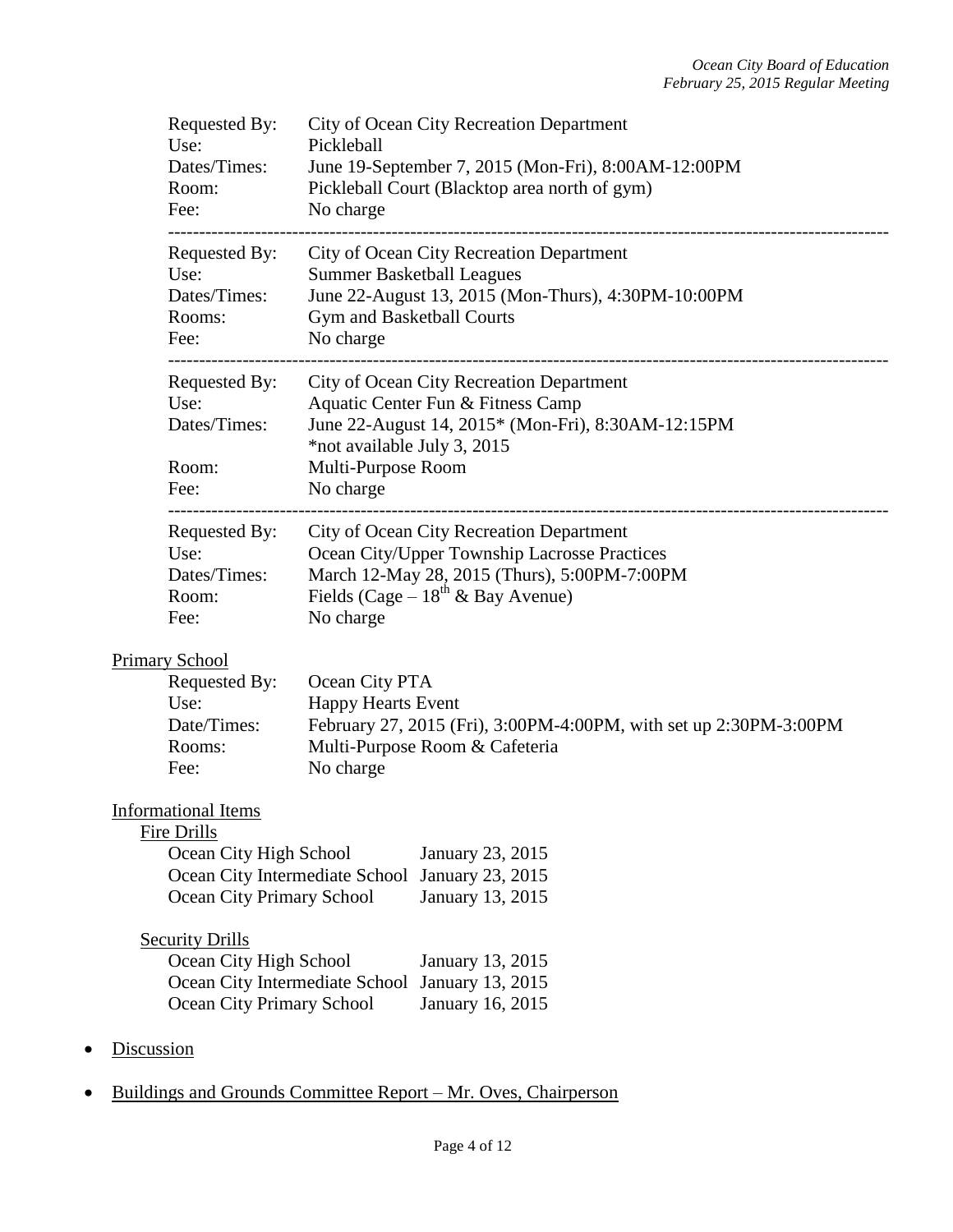### **2. Curriculum and Instruction**

- A. High School Field Trip Request (Attachment #2.A) The Board approves the attached High School Field Trip list.
- B. Summer School Program High School The Board approves the High School Summer School Program through the online service, EDUCERE (60 hour remediation in any core subject areas including world language), from June 22, 2015 – August 14, 2015.
- C. Credit Completion Programs
	- 1. The Board approves the offering of the 2014-15 High School Credit Completion Program. The Program will run from May 26, 2015 – June 9, 2015 (including two Saturdays). The cost of the Program is for 4 teachers with a maximum of 30 hours each, not to exceed a total of 118 hours aggregate, pending enrollment. The cost of the Program will not exceed \$3,540.00.
	- 2. The Board approves the offering of the 2014-15 Extension School Credit Completion Program. The Program will run for 4 Saturday Sessions between May 2, 2015 – June 6, 2015. The cost of the Program is for 1 staff member, not to exceed a total of 28 hours, pending enrollment. Total cost for the Program is \$840.00.
- D. Special Education Extended School Year Programs (ESY) High School The Board approves the High School Special Education ESY Program, June 29, 2015 – July 30, 2015 Monday–Thursday, with Resource 1:1 Program June 22, 2015 – August 28, 2015 Monday-Friday.
- E. Submission of Project Lead The Way (PLTW) Agreement The Board approves the Project Lead The Way (PLTW) Agreement for the 2015-16 school year.
- F. Revised School Calendar (Attachment #2.F)
	- The Board approves the revisions to the 2014-15 school year calendar:
		- o February 17, 2015 School Closed due to Inclement Weather
		- o Last Day of School for Students will be June 17, 2015
		- o Tentative High School Graduation will be June 17, 2015
		- o Last Day of School for Staff will be June 22, 2015
- G. Special Education Extended School Year Programs (ESY) **(Ocean City Representatives Only)**  The Board approves the Special Education ESY Programs at the Primary School and Intermediate School, June 29, 2015 – July 30, 2015, Monday–Thursday.
- H. Summer School Program Intermediate School **(Ocean City Representatives Only)** The Board approves the Summer School Program for students entering into  $5<sup>th</sup>$  through  $8<sup>th</sup>$  grades from July 6, 2015 – July 30, 2015, Monday-Thursday.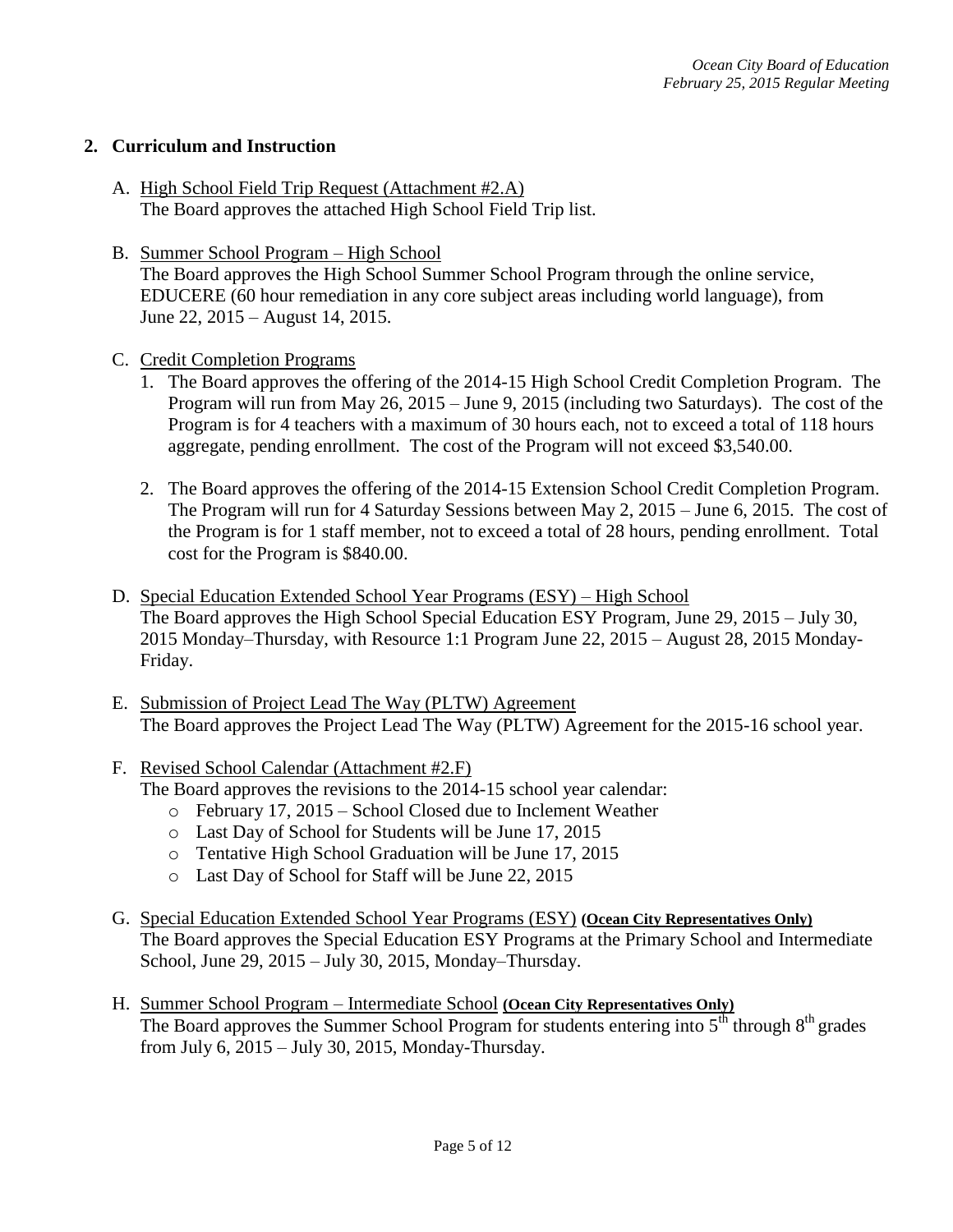- I. Summer School Program Primary School **(Ocean City Representatives Only)** The Board approves the Title 1 Summer School Program for students entering into Kindergarten through  $4^{th}$  grades from July 6, 2015 – July 30, 2015, Monday-Thursday.
- J. Primary School After School Multicultural Club **(Ocean City Representatives Only)** The Board approves a Primary School Multicultural Club. The program will help 2<sup>nd</sup> and 3<sup>rd</sup> grade students develop awareness of geography, promote patriotism and promote cultural awareness. The Club will be overseen by one volunteer advisor for the 2014-15 school year; therefore, there is no cost to the School District.
- K. Primary School Field Trip Request (Attachment #2.K) **(Ocean City Representatives Only)** The Board approves the attached Primary School Field Trip list.
- L. Harassment, Intimidation and Bullying (HIB) Case Findings (Attachment #2.L) **(Ocean City Representatives Only)** The Board adopts and approves Harassment, Intimidation and Bullying (HIB) Case Findings as reported in the attached.

Informational Items (Attachments) Out-of-School Suspension Reports for January 2015.

- Discussion
- Curriculum and Student Affairs Committee Report Mrs. McAlister, Chairperson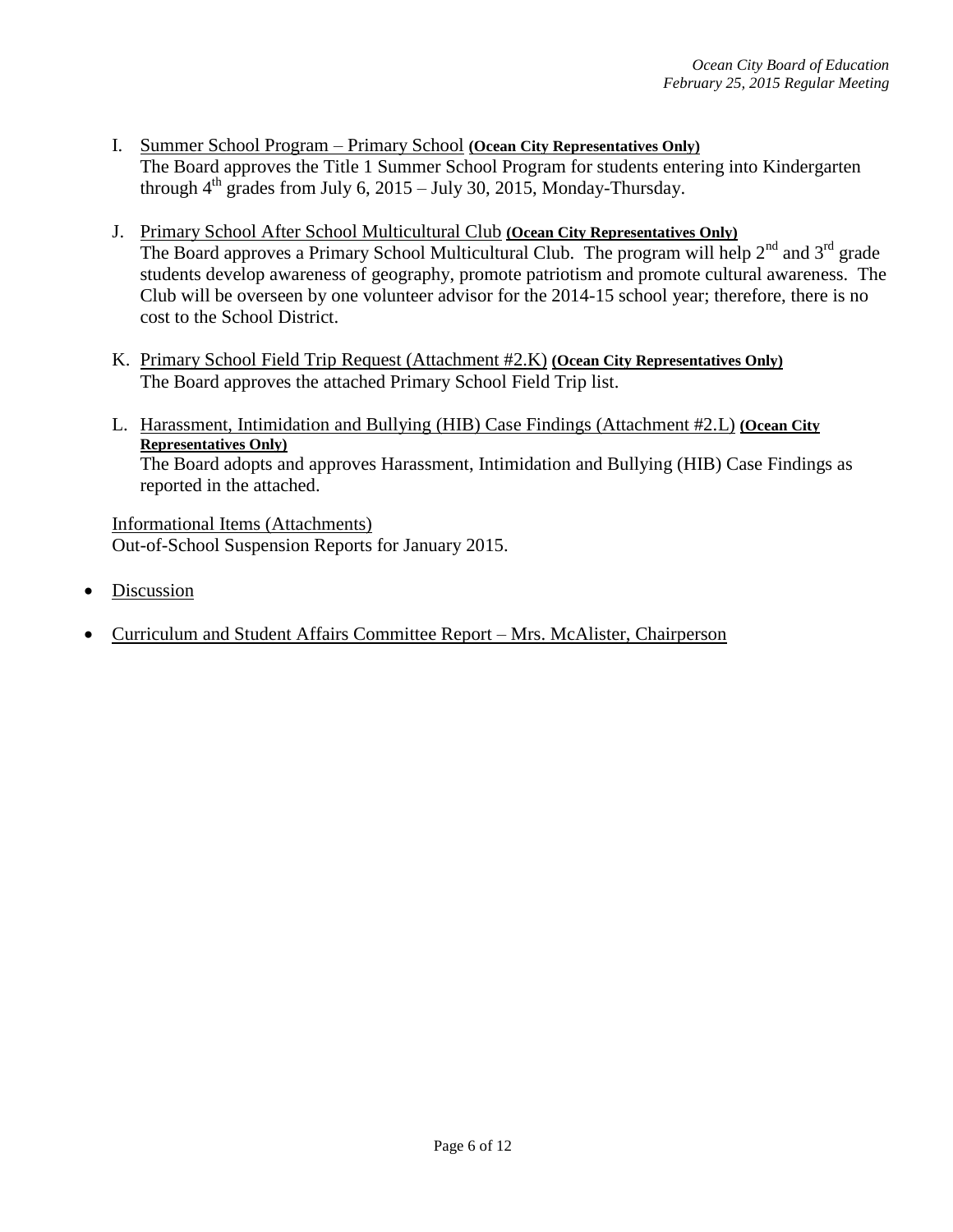# **3. Finance**

- A. Bill List (Attachment #3.A) The Board approves payment of bills for February 2015 in the amount of \$3,359,712.91.
- B. Secretary and Treasurer Reports (Attachment #3.B) The Board approves the Board Secretary's Monthly Financial Report and the Treasurer of School Funds' Report for January 2015.
- C. Line Item Transfers (Attachment #3.C) The Board approves the revenue and appropriation transfers for January 2015. The Board also acknowledges receipt of the State of NJ mandated transfer reconciliation form for January 2015.
- D. Travel & Expense Reimbursement (Attachment #3.D) The Board approves the February 2015 list of Board of Education Members and School District Staff travel and related expense reimbursements.
- E. Food Service Report (Attachment #3.E) The Board accepts the Food Service Monthly Finance Report for January 2015.
- F. Middlesex Regional Educational Services Commission (MRESC) Resolution The Board approves the following resolution accepting MRESC's competitive contracting results.

Whereas the Middlesex Regional Educational Services Commission (MRESC) is acting as the lead agency for the Alliance for Competitive Telecommunications (ACT); and

Whereas the MRESC operates the State approved Cooperative Pricing System #65MCESCCPS for the provision of services to its members; and

Whereas the MRESC has developed RFP specifications, for the New Jersey Digital Readiness Learning & Assessment Broadband Component, Wide Area Network & Internet Cooperative Purchasing Initiative (DRLAP) in accordance with E-Rate guidelines; and

Whereas the MRESC, used a competitive contracting format as approved by the Division of Local Government Services; and

Whereas the MRESC posted a 470 form listing all districts submitting a letter or intent to participate in DRLAP and those public school district members of the MRESC Cooperative Pricing System not submitting a letter of intent to participate; and

Whereas the MRESC advertised this bid in accordance with 18A:18A-21 and publicly opened and read the DRLAP bid on September 17, 2014; so

Therefore be it resolved that the Ocean City Board of Education awards the DRLAP contract to Comcast Enterprise Services for Internet Bandwidth services.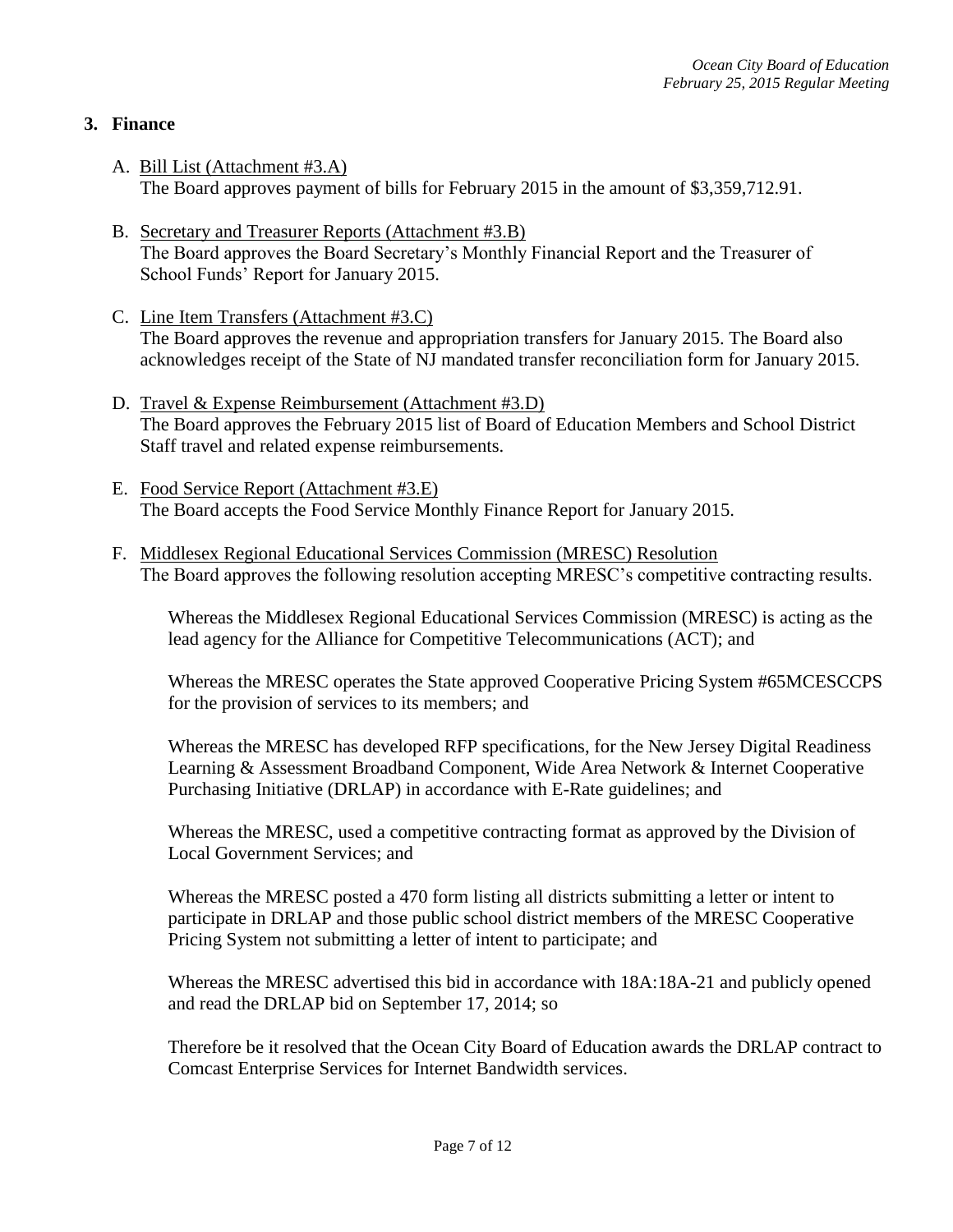G. Internet Access Agreement (Attachment #3.G)

The Board approves the attached 36 month agreement, starting on July 1, 2015, with Comcast Enterprise Services, for Internet access at the monthly rate of \$1,799.58 plus an additional 3% administrative fee. These services (less the 3% fee) are eligible for discount though the federal e-rate program.

H. Participation in Sustainable Jersey for Schools Certification Program (Attachment #2.H) **(Ocean City Representatives Only)**

The Board approves the attachment resolution to participate in Sustainable Jersey for Schools. Mr. Geoff Haines, Ocean City Intermediate School Principal, is to be the District's liaison to Sustainable Jersey for Schools.

#### I. Donations **(Ocean City Representatives Only)**

The Board accepts the following donations from the PTA for the Intermediate and Primary Schools:

| <b>Intermediate School</b>                                                    |  |            |  |  |  |  |
|-------------------------------------------------------------------------------|--|------------|--|--|--|--|
| Terrapin Turtle Head-Start Program for 4 <sup>th</sup> Grade                  |  | 143.00     |  |  |  |  |
| Voice Activated Recording Device for 4 <sup>th</sup> -6 <sup>th</sup> Grades  |  | 128.37     |  |  |  |  |
| T-shirts for "Raider Fit" Program for 4 <sup>th</sup> -6 <sup>th</sup> Grades |  | \$550.00   |  |  |  |  |
|                                                                               |  |            |  |  |  |  |
| <b>Primary School</b>                                                         |  |            |  |  |  |  |
| Aquarium Maintenance for Pre-K                                                |  | 125.00     |  |  |  |  |
| Six Ergo Seats for Kindergarten                                               |  | 466.83     |  |  |  |  |
| Field Trip Transportations Requests for 2014-15                               |  | \$3,338.80 |  |  |  |  |

Discussion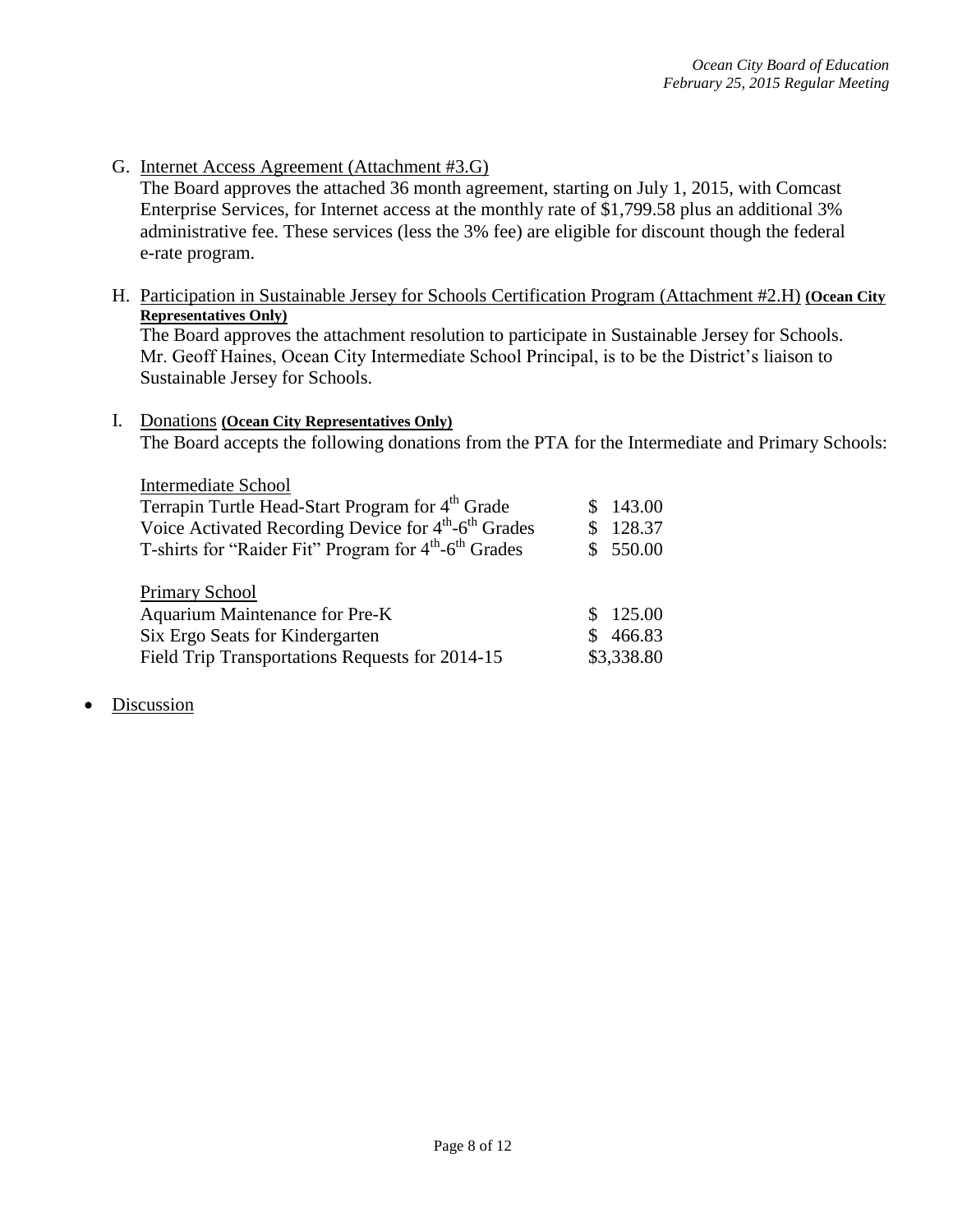- **4. Personnel** (All motions are upon Superintendent's recommendation:)
	- A. Substitutes (Attachment #4.A) roll call vote The Board approves the attached criminal history approved/HIB trained substitutes for the 2014-15 school year:
	- B. High School Co-Curricular Sponsors and Stipends (Attachment #4.B) roll call vote The Board approves the attached High School co-curricular sponsors and stipends for the spring 2015 play.
	- C. New Employment District Certificated Staff (Attachment #4.C) roll call vote The Board approves Lauren Sacs, Student Assistance Coordinator, effective on or before March 16, 2015 through June 30, 2015, at \$55,946 (pro-rated), MA, step 1.
	- D. New Employment High School Certificated Staff (Attachment #4.D) roll call vote The Board approves Heather Cox, Teacher of Art, effective March 1, 2015 through June 30, 2015, at \$47,940 (pro-rated), BA, step 1.
	- E. Leave of Absence High School Supportive Staff (Attachment #4.E) roll call vote The Board approves employee #3394, a paid leave of absence, effective May 11, 2015 through June 3, 2015, an unpaid FMLA leave of absence, effective June 4, 2015 through June 18, 2015, and an unpaid FMLA/NJFLA leave of absence, effective June 19, 2015 through June 30, 2015.
	- F. Leave of Absence High School Certificated Staff (Attachment #4.F) roll call vote The Board approves employee #2505, a paid leave of absence, effective April 28, 2015 through June 22, 2015.
	- G. Revised Leaves of Absence High School Certificated Staff (Attachment #4.G) roll call vote The Board approves the following revised leaves of absence: Employee #1369, a revised paid leave of absence, effective October 20, 2014 through February 24, 2015.

Employee #2499, a revised paid leave of absence, effective December 12, 2014 through ½ day March 10, 2015 and an unpaid FMLA/NJFLA leave of absence, effective ½ day March 10, 2015 through June 30, 2015.

- H. Extended Leave Replacement High School Certificated Staff roll call vote The Board extends William Boyle, High School leave replacement Assistant Principal, through February 25, 2015 at a stipend of \$300 per diem.
- I. Temporary Change in Assignment Primary School Supportive Staff **(Ocean City Representatives Only)** The Board approves the temporary change in assignment for Susan Morand, from part-time Food Service Worker, to full-time Cafeteria Person-In-Charge, effective March 1, 2015 through June 30, 2015, increasing her hours from 3.9 to 6 hours per day with an additional stipend of \$400 (pro-rated).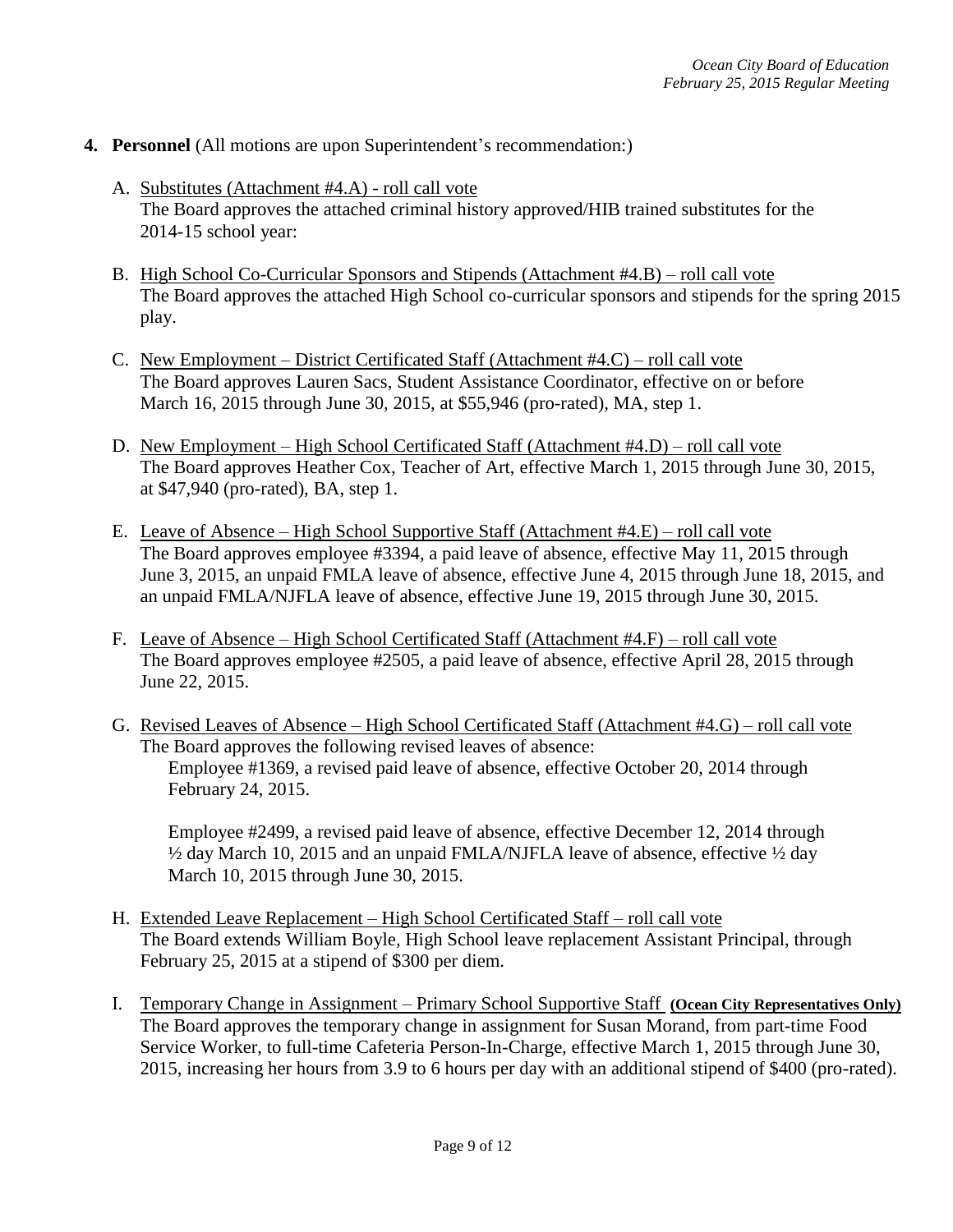J. Leave of Absence – Primary School Supportive Staff (Attachment #4.J) – roll call vote **(Ocean City Representatives Only)**

The Board approves employee #2393, a paid leave of absence effective May 4, 2015 through May 19, 2015, an unpaid FMLA leave of absence, effective May 20, 2015 through June 12, 2015, and an unpaid FMLA/NJFLA leave of absence, effective June 13, 2015 through June 30, 2015.

- Discussion
- Negotiations Committee Report Mr. Bauer, Chairperson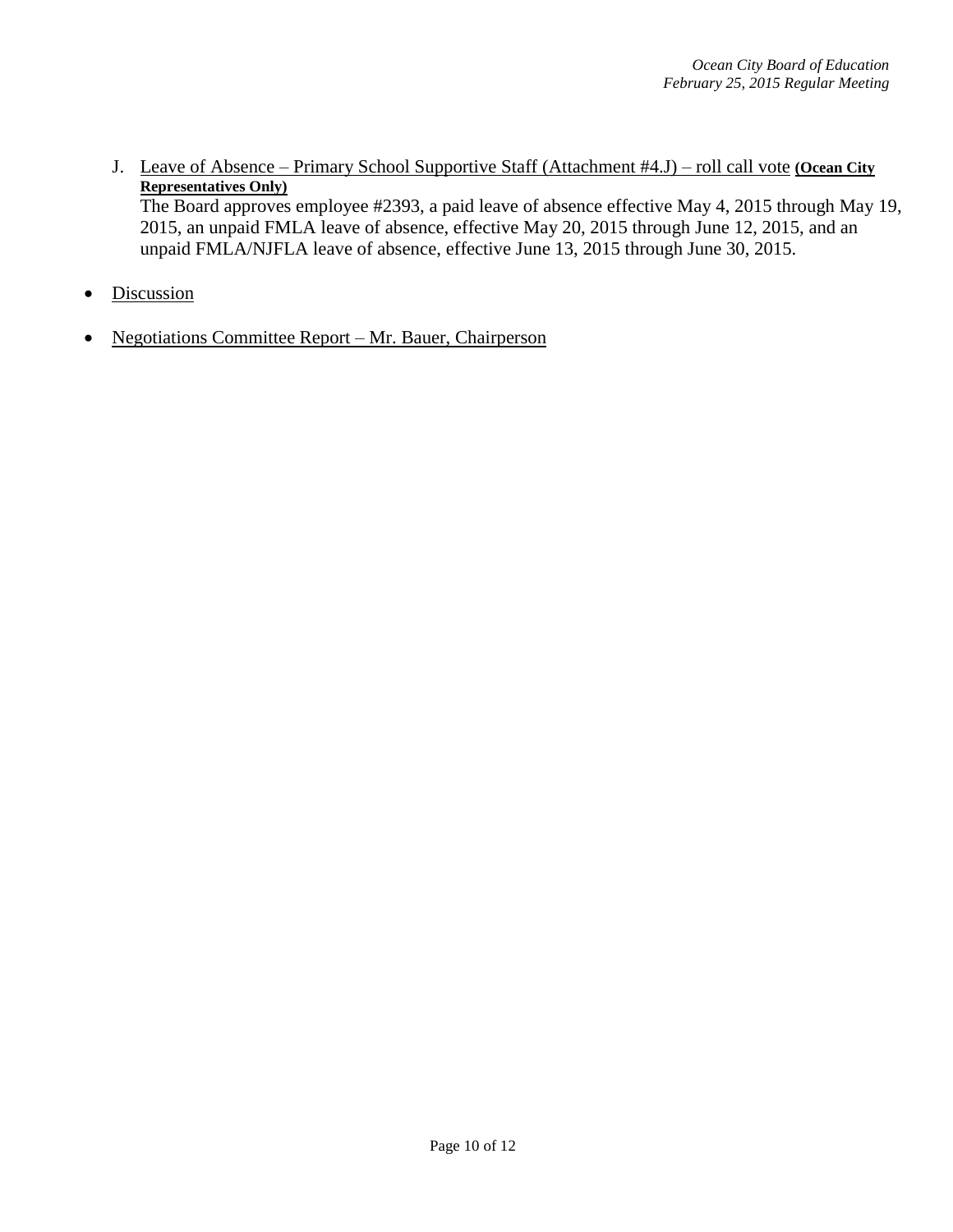# **5. Policy**

- A. Policies 1st Reading (Attachment #5.A) The Board approves the following replacements, additions and or deletions to the Board Policy and/or Regulation Manuals.
	- 1. Revised Policies
		- a. 2622 Student Assessment
		- b. 6641 Pupil Meal Charges
- Discussion
- Policy Committee Report Ms. Gallelli-Keyes, Chairperson